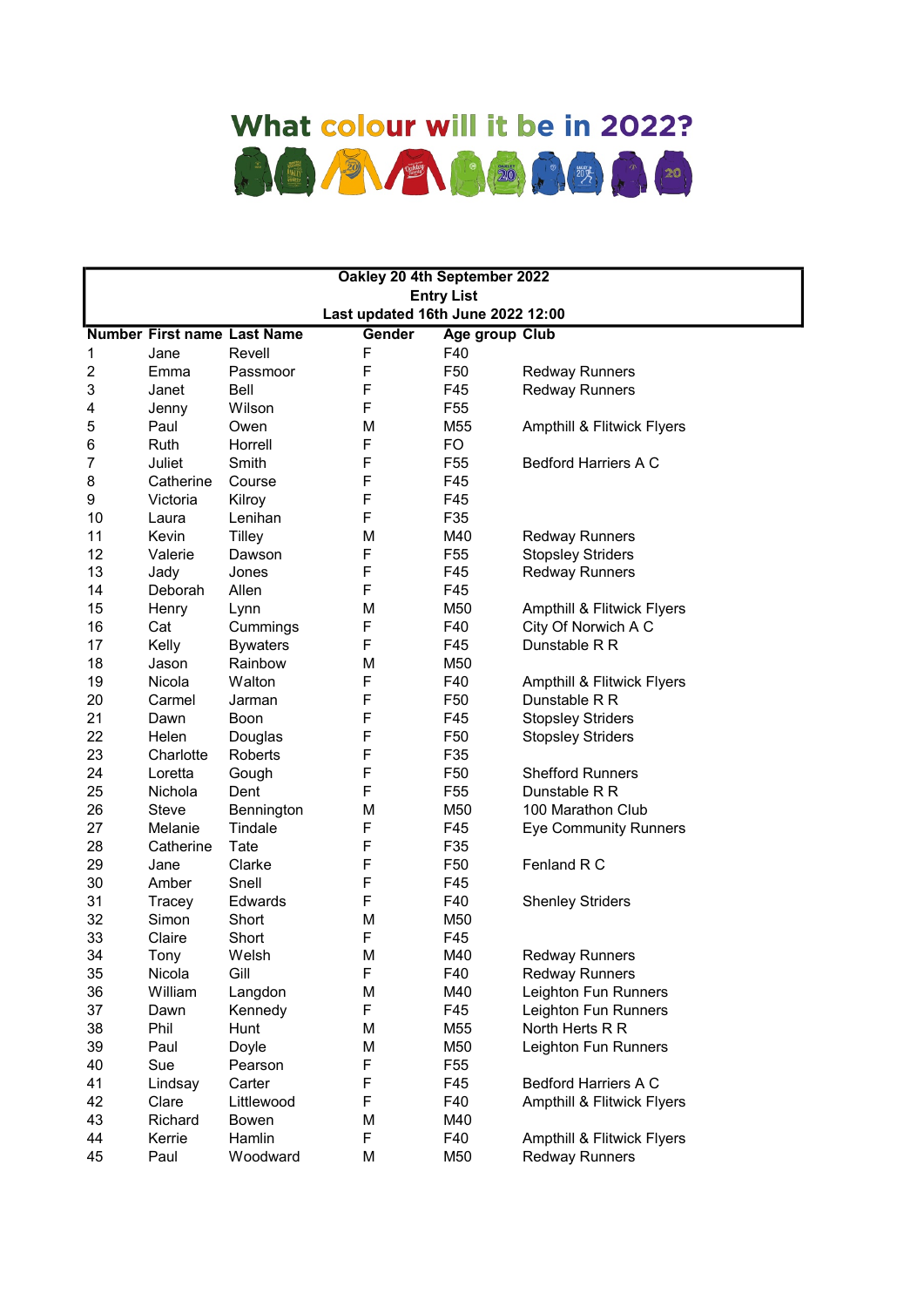# What colour will it be in 2022? 第1章 第一章 题目, 2

| 46 | Amanda        | Williams         | F | F45             | Buckingham & Stowe                 |
|----|---------------|------------------|---|-----------------|------------------------------------|
| 47 | Fern          | Parker           | F | F45             | Buckingham & Stowe                 |
| 48 | Jonathan      | Fox              | М | M50             | Buckingham & Stowe                 |
| 49 | Jacinta       | Horne            | F | F <sub>55</sub> | <b>Bedford Harriers A C</b>        |
| 50 | Jeanette      | Cheetham         | F | F <sub>55</sub> | <b>Bedford Harriers A C</b>        |
| 51 | Caity         | Carter           | F | F45             |                                    |
| 52 | <b>Debbie</b> | Dickinson        | F | F <sub>55</sub> | <b>Redway Runners</b>              |
| 53 | Glenn         | <b>Dickinson</b> | M | M55             | <b>Redway Runners</b>              |
| 54 | Andrew        | <b>Bruce</b>     | M | M55             | Biggleswade A C                    |
| 55 | Laura         | Chapman          | F | F35             | Wootton R R                        |
| 56 | lan           | Vallance         | М | M45             | Yaxley Runners & Joggers           |
| 57 | Glynis        | Wiles            | F | F45             | <b>Redway Runners</b>              |
| 58 | Charlotte     | Godleman         | F | FO              | Ampthill & Flitwick Flyers         |
| 59 | Daniel        | Zobkiw           | М | M40             | City of Hull A C                   |
| 60 | Andy          | Courtnadge       | M | M40             |                                    |
| 61 | Jodi          | Simpson          | F | F45             |                                    |
| 62 | Stephen       | Dunham           | М | M45             | <b>Redway Runners</b>              |
| 63 | Debbie        | Penn             | F | F40             |                                    |
| 64 | Martyn        | Paramore         | M | M40             |                                    |
| 65 | Anthony       | Nethercott       | M | M50             |                                    |
| 66 | Sarah         | Dorey            | F | F45             | Wootton R R                        |
| 67 | David         | Spurle           | M | M40             |                                    |
| 68 | Lizzie        | <b>Burgess</b>   | F | F40             |                                    |
| 69 | Julie         | Dhaw             | F | F40             |                                    |
| 70 | John          | White            | M | M45             | Wootton R R                        |
| 71 | Steve         | <b>Burgess</b>   | M | M50             |                                    |
| 72 | Neil          | McDonald         | M | M60             | Wellingborough & District A C      |
| 73 | David         | Pettifer         | M | M70             | <b>Kenilworth Runners</b>          |
| 74 | Jason         | Ward             | M | M50             | Dunstable R R                      |
| 75 | Alice         | Synge            | F | F40             | BRJ Run & Tri                      |
| 77 | Liam          | <b>Butler</b>    | M | M35             | <b>Royston Runners</b>             |
| 76 | Jonathan      | Wooldridge       | M | M50             | <b>East London Runners</b>         |
| 78 | Alex          | Royden           | F | FO              | Pensby Runners                     |
| 79 | Robert        | Taylor           | Μ | M40             |                                    |
| 80 | Julia         | <b>Bradley</b>   | F | F50             |                                    |
| 81 | Paul          | Thomson          | M | M40             |                                    |
| 82 | Maurice       | Hemingway        | М | M65             | <b>Riverside Runners</b>           |
| 83 | Paula         | Nicol            | F | F40             |                                    |
| 84 | David         | Rose             | M | M60             | <b>Redway Runners</b>              |
| 85 | Alan          | Mutch            | M | M55             | Desborough & Rothwell Running Club |
| 86 | Pam           | Hemingway        | F | F60             | <b>Riverside Runners</b>           |
| 87 | Katie         | Godof            | F | F45             | <b>Olney Runners</b>               |
| 88 | Tom           | Woodcock         | M | M45             |                                    |
| 89 | Paul          | Cornelius        | M | M45             |                                    |
| 90 | Martyn        | Coulter          | M | M35             | Harlow R C                         |
| 91 | Jonathan      | Ross             | M | M60             |                                    |
| 92 | Philip        | Horan            | M | M50             | Ampthill & Flitwick Flyers         |
| 93 | Karen         | Carpenter        | F | F40             |                                    |
| 94 | Paul          | Holmes           | M | M40             | Silson Joggers A C                 |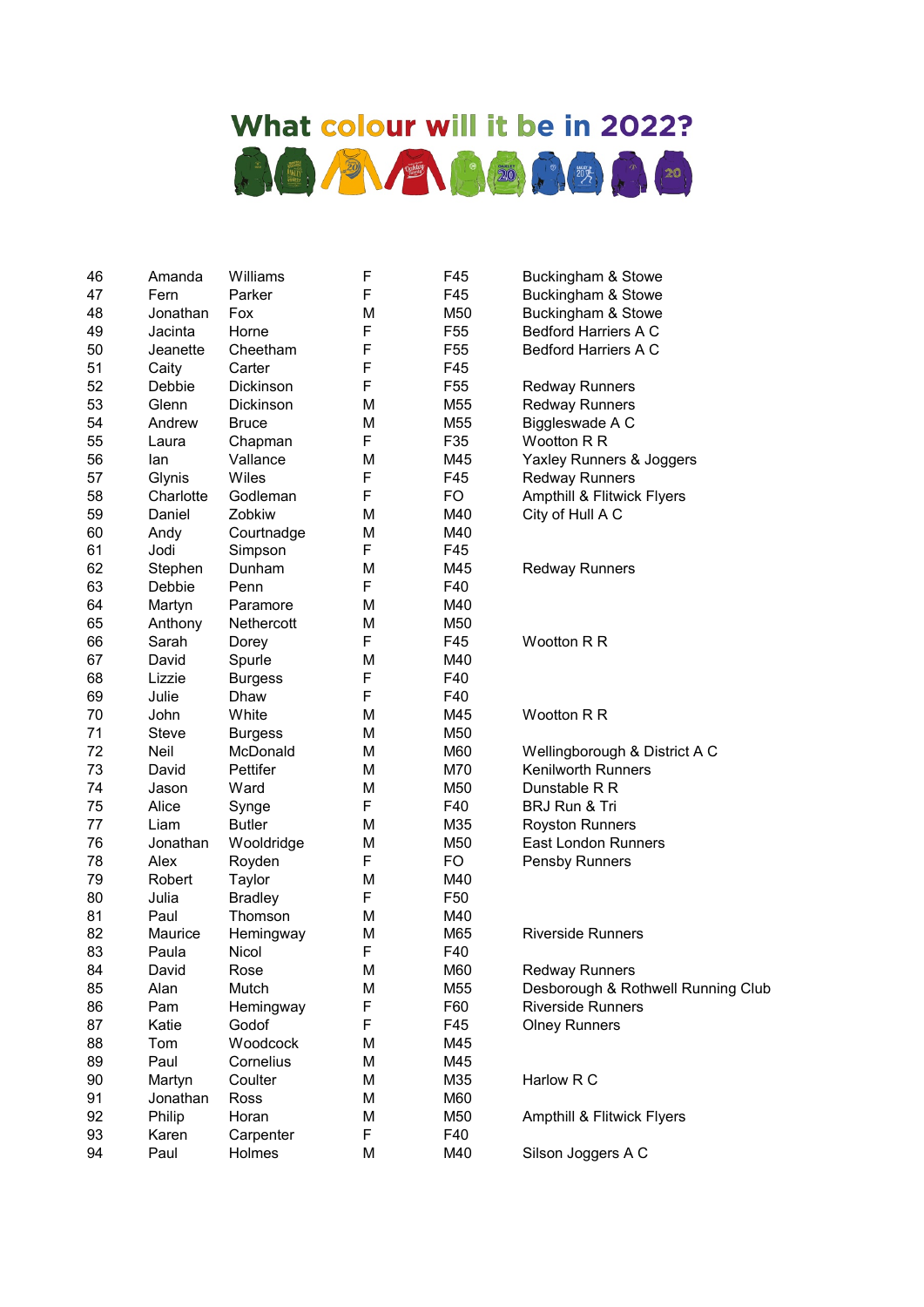### What colour will it be in 2022? 第1章 第一章 题目, 2

| 95  | Jennifer          | Johnston         | F | F40             | <b>St Albans Striders</b>   |
|-----|-------------------|------------------|---|-----------------|-----------------------------|
| 96  | Bernie            | Conway           | F | F40             | <b>Metros</b>               |
| 97  | Scott             | Smith            | M | M40             |                             |
| 98  | Anne              | <b>Kirk</b>      | F | F <sub>55</sub> | Ramsey R R                  |
| 99  | Vicky             | Greenshields     | F | F40             | Wootton R R                 |
| 100 | <b>Ben</b>        | <b>Meadows</b>   | M | M45             | Cambridge & Coleridge       |
| 101 | David             | <b>Bell</b>      | M | M50             |                             |
| 102 | Katherine         | Solomon          | F | F40             | Bearbrook R C               |
| 103 | Kate              | McAuliffe        | F | F45             | <b>Royston Runners</b>      |
| 104 | Travis            | Lee              | M | M40             |                             |
| 105 | Mike              | Gullis           | M | M60             | BRJ Run & Tri               |
| 106 | Karen             | <b>Barringer</b> | F | F50             |                             |
| 107 | Andy              | Sealey           | M | M40             | <b>Shenley Striders</b>     |
| 108 | Lloyd             | Cross            | M | <b>MO</b>       | <b>Shenley Striders</b>     |
| 109 | Chris             | Giles            | M | МO              | <b>Shenley Striders</b>     |
| 110 | Natasha           | Berry            | F | FO.             | Brackley & District R C     |
| 111 | Nichola           | Harman           | F | F40             | Brackley & District R C     |
| 112 | Erin              | Basford          | F | FO              |                             |
| 113 | Cara              | Sutton           | F | F35             | North Herts R R             |
| 114 | Anna              | Gibson           | F | F35             | North Herts R R             |
| 115 | Kate              | James            | F | F <sub>50</sub> |                             |
| 116 | Claire            | Paramore         | F | F40             |                             |
| 117 | Lucy              | O'Connor         | F | F60             | North Herts R R             |
| 118 | Emily             | Prejac           | F | F35             |                             |
| 119 | Heather           | Revell           | F | F45             | Werrington Joggers          |
| 120 | Tristan           | Revell           | M | M50             | Werrington Joggers          |
| 121 | Victoria          | Abraham          | F | F40             | <b>Bushfield Joggers</b>    |
| 122 | Richard           | Hill             | M | M50             |                             |
| 123 | Kieran            | <b>Butler</b>    | M | МO              |                             |
| 124 | Lee-Anne          | Crewe            | F | F40             |                             |
| 125 | Heidi             | Carruthers       | F | F45             | Brackley & District R C     |
| 126 | Emily             | Hawke            | F | F45             | Yaxley Runners & Joggers    |
| 127 | Teresa            | Reason           | F | F45             | <b>Gade Valley Harriers</b> |
| 128 | Mariska           | Niemeijer        | F | F45             | <b>PATRAC</b>               |
| 129 | Stuart            | De Freyne        | M | M35             | Wootton R R                 |
| 130 | Jason             | Hymud            | M | M45             | Ampthill & Flitwick Flyers  |
| 131 | Bill              | Shingleton       | M | M50             |                             |
| 132 | Donna             | Das              | F | F <sub>55</sub> | Werrington Joggers          |
| 133 | David             | Christian        | M | M40             |                             |
| 134 | Robert            | Saville          | M | M50             | <b>Garden City Runners</b>  |
| 135 | Claire            | <b>Dickson</b>   | F | F45             |                             |
| 136 | Yusuf             | Firat            | M | M55             | Haverhill R C               |
| 137 | Alex              | Anderson         | M | MO              |                             |
| 138 | Caroline          | Owers            | F | F <sub>55</sub> | Northampton R R             |
| 139 | Craig             | Hendy            | M | M50             | <b>Bedford Harriers A C</b> |
| 140 | Rupert            | Clifton          | M | M45             | <b>Stamford Striders</b>    |
| 141 | Christopher Thurn |                  | M | M35             |                             |
| 142 | Abigail           | Turner           | F | F45             | <b>Bedford Harriers A C</b> |
| 143 | Matt              | Fraher           | M | M35             |                             |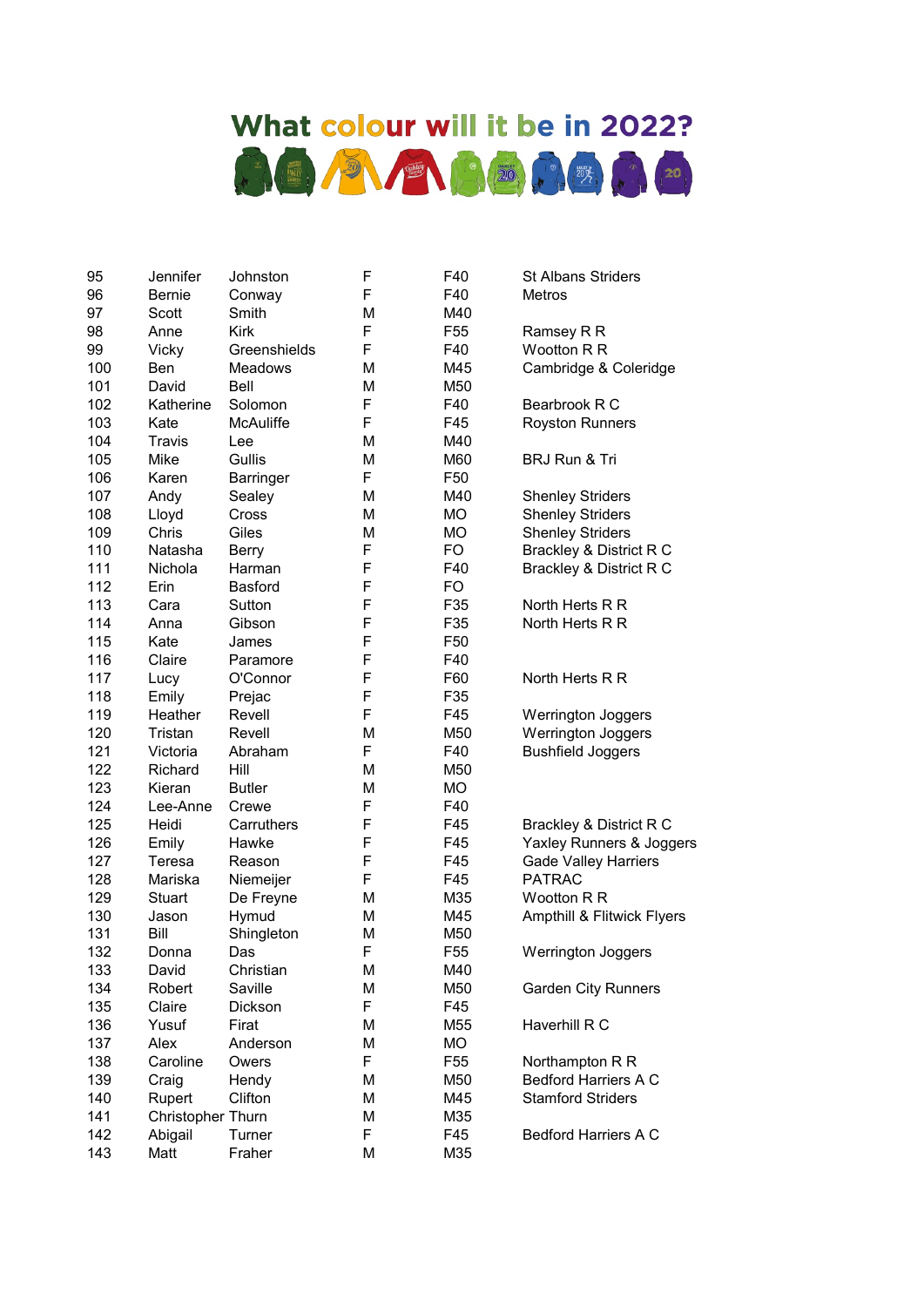### What colour will it be in 2022? ASK 画像画面,

| 144 | Sarah            | Wightman           | F | F45             | Cambridge & Coleridge      |
|-----|------------------|--------------------|---|-----------------|----------------------------|
| 145 | Pete             | Northall           | M | MO              | London Heathside           |
| 146 | Timothy          | Swan-Smith         | M | M45             |                            |
| 147 | Louise           | Markham            | F | F40             |                            |
| 148 | <b>Natalie</b>   | Smith              | F | F45             |                            |
| 149 | <b>Neil</b>      | Smith              | M | M45             |                            |
| 150 | Kath             | Evans              | F | F50             | <b>Garden City Runners</b> |
| 151 | Stephen          | Arnold             | M | M45             |                            |
| 152 | Paul             | Watson             | M | M55             |                            |
| 153 | Kelly            | Field              | F | F40             |                            |
| 154 | Richard          | Weber              | М | M55             | North Herts R R            |
| 155 | John             | Healy              | М | M45             | <b>East London Runners</b> |
| 156 | Gary             | Wise               | М | M55             |                            |
| 157 | Susan            | Millward           | F | F45             | Ware Joggers               |
| 158 | Stephanie        | Turner             | F | F55             | Leighton Fun Runners       |
| 159 | Annis            | Turner             | F | FO              | Leighton Fun Runners       |
| 160 | Andrew           | Spilling-Donnaloia | M | M40             |                            |
| 161 | Paul             | Evans              | M | M45             |                            |
| 162 | Michelle         | <b>Hollis</b>      | F | F45             |                            |
| 163 | Bev              | Rimmer             | F | <b>FO</b>       |                            |
| 164 | Mandy            | Walker             | F | F <sub>55</sub> | <b>Bushfield Joggers</b>   |
| 165 | Stephen          | Collins            | M | M50             |                            |
| 166 | Adam             | Knaggs             | M | M45             |                            |
| 167 | Scott            | <b>Boswell</b>     | M | M50             | Team Bex                   |
| 168 | Sanjay           | Roy                | M | M35             | <b>Stopsley Striders</b>   |
| 169 | Hannah           | Roy                | F | F35             | <b>Stopsley Striders</b>   |
| 170 | Juliette         | Howard             | F | F50             |                            |
| 171 | <b>Nik</b>       | Chapman            | M | M45             | Vegan Runners UK           |
| 172 | Richard          | Davies             | М | M50             | AM Activ Race Team         |
| 173 | Sharon           | Mitchell-Hall      | F | F50             |                            |
| 174 | lan              | Hunter             | М | M45             | Alchester R C              |
| 175 | Victoria         | Dale               | F | F40             |                            |
| 176 | Michelle         | Barthelemy         | F | F <sub>50</sub> |                            |
| 177 | Daniel           | Applewhite-Rees    | М | M40             |                            |
| 178 | Joanne           | Hornett            | F | F45             | Wootton R R                |
| 179 | Julia            | Hallam             | F | F40             | <b>Team Balancise RC</b>   |
| 180 | Joanne           | Rosenwold          | F | F <sub>50</sub> | Haverhill R C              |
| 181 | Celia            | Findlay            | F | F60             | Dacorum & Tring A C        |
| 182 | Malc             | Sercombe           | М | M60             |                            |
| 183 | Carlton          | D'Souza            | М | M55             | East London Runners        |
| 184 |                  | Parrish            | M | M55             |                            |
| 185 | Selwyn<br>Juliet |                    | F | F40             | <b>BRJ Run &amp; Tri</b>   |
| 186 | Kiera            | Aungier            | F | FO.             |                            |
|     |                  | Rosenwold          |   |                 |                            |
| 187 | Jacqueline       | Hart               | F | F55             | <b>Royston Runners</b>     |
| 188 | Nicola           | Hatton             | F | F45             |                            |
| 189 | Simon            | Green              | М | МO              | <b>Riverside Runners</b>   |
| 190 | Julie            | Warner             | F | F45             |                            |
| 191 | Duncan           | Warner             | М | M45             |                            |
| 192 | Heather          | Crellin-Lane       | F | F <sub>55</sub> |                            |

| <b>Garden City Runners</b>                                               |
|--------------------------------------------------------------------------|
| North Herts R R<br><b>East London Runners</b>                            |
| Ware Joggers<br>Leighton Fun Runners<br>Leighton Fun Runners             |
| <b>Bushfield Joggers</b>                                                 |
| <b>Team Bex</b><br><b>Stopsley Striders</b><br><b>Stopsley Striders</b>  |
| Vegan Runners UK<br>AM Activ Race Team                                   |
| Alchester R C                                                            |
| Wootton R R<br>Team Balancise RC<br>Haverhill R C<br>Dacorum & Tring A C |
| <b>East London Runners</b>                                               |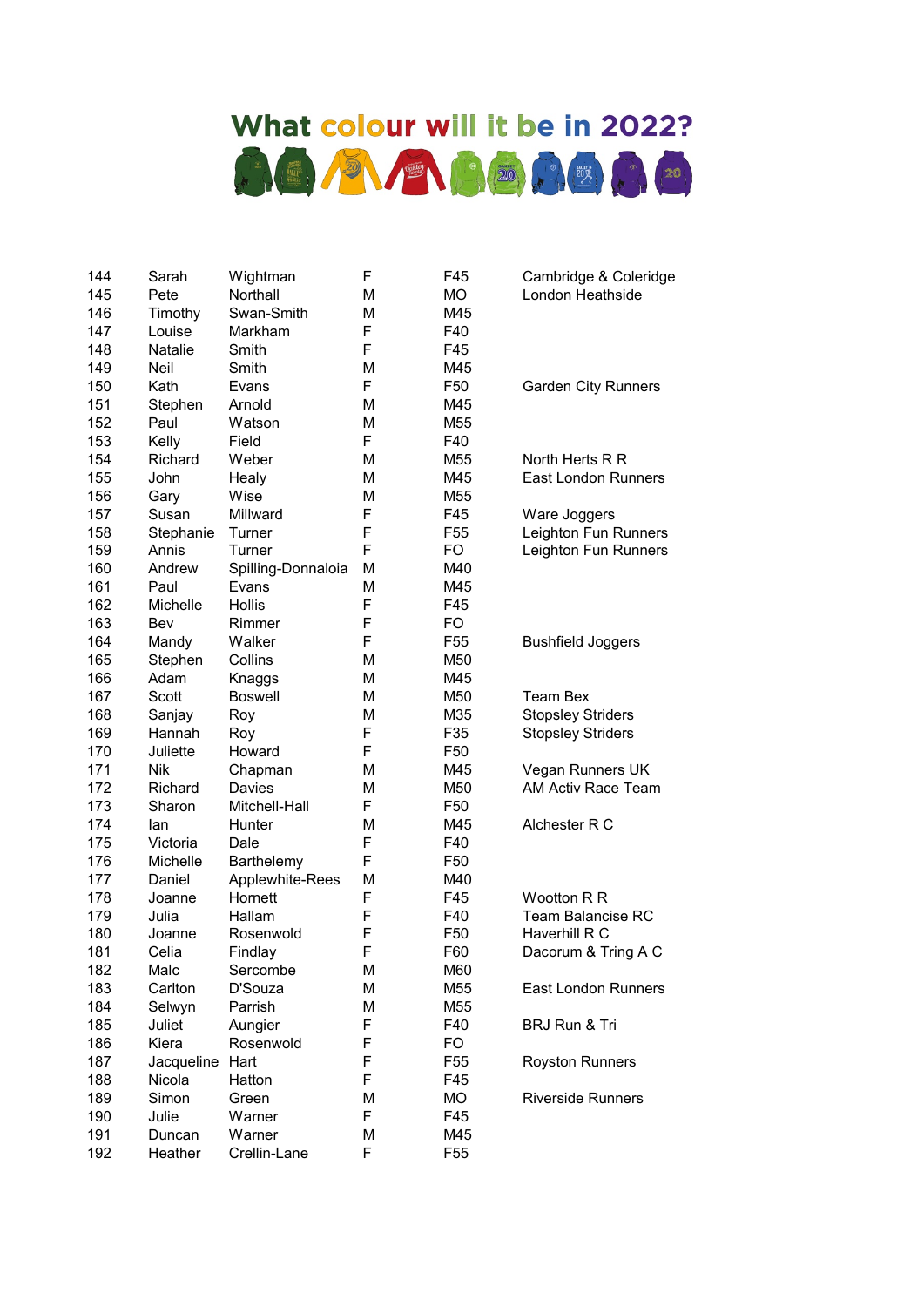# What colour will it be in 2022? ACA 200 000

| 193 | Rebecca     | Maddock         | F      | F35             |                                          |
|-----|-------------|-----------------|--------|-----------------|------------------------------------------|
| 194 | Beverley    | McLees          | F      | F50             | Ware Joggers                             |
| 195 | Trevor      | Mason           | M      | M55             | Stevenage and North Herts Athletics Club |
| 196 | lan         | Wilson          | M      | M50             | BRJ Run & Tri                            |
| 197 | Sarah       | <b>Richards</b> | F      | F40             | <b>Shefford Runners</b>                  |
| 198 | Mark        | Raddan          | M      | M40             | <b>Bedford Harriers A C</b>              |
| 199 | Felicity    | Millns          | F      | F40             | <b>Royston Runners</b>                   |
| 200 | Christine   | Owens           | F      | F50             |                                          |
| 201 | Faith       | <b>Button</b>   | F      | F45             |                                          |
| 202 | <b>Nick</b> | Costin          | M      | M55             | <b>Redway Runners</b>                    |
| 203 | Helen       | Darlow          | F      | F50             |                                          |
| 204 | Gareth      | Turner          | M      | M40             |                                          |
| 205 | Sandra      | Hall            | F      | F <sub>55</sub> | Bearbrook R C                            |
| 206 | Gemma       | Roberts         | F      | F45             | <b>Bushfield Joggers</b>                 |
| 207 | Emily       | Riddell         | F      | FO.             | <b>London City Runners</b>               |
| 208 | Avril       | Riddell         | F      | F65             | Serpentine R C                           |
| 209 | Glen        | O'Shea          | M      | M40             |                                          |
| 210 | James       | Ferdinando      | M      | M50             |                                          |
| 211 | James       | Meade           | M      | M50             | <b>Wootton R R</b>                       |
| 212 | Colin       | Williams        | M      | M55             | <b>Watford Joggers</b>                   |
| 213 | Paul        | Okey            | M      | M50             | Leamington C & A C                       |
| 214 | Lee         | Coulson         | M      | M50             |                                          |
| 215 | Antony      | Sharpe          | M      | M50             |                                          |
| 216 | Stella      | <b>Barker</b>   | F      | F45             | <b>Wootton R R</b>                       |
|     |             |                 | F      |                 |                                          |
| 217 | Karen       | Heslop          |        | F45             | Brackley & District R C                  |
| 218 | Lee         | Radley          | M<br>F | M50             | <b>Riverside Runners</b>                 |
| 219 | Tracy       | <b>Street</b>   |        | F50             |                                          |
| 220 | Graham      | Pratt           | M      | МO              | <b>Bedford Harriers A C</b>              |
| 221 | Hannah      | Farthing        | F      | FO              |                                          |
| 222 | Lisa        | Phillips        | F      | F50             | Rugby & Northants A C                    |
| 223 | Andrew      | <b>Brett</b>    | M      | M40             | Cambridge & Coleridge                    |
| 224 | Stephanie   | Martin          | F      | F <sub>55</sub> | <b>Redway Runners</b>                    |
| 225 | Amy         | Caple           | F      | F35             | <b>Wootton R R</b>                       |
| 226 | Keng-Hay    | Wong            | M      | M35             | Wootton R R                              |
| 227 | Jenny       | Green           | F      | F <sub>55</sub> | Wootton R R                              |
| 228 | Tania       | Yelland         | F      | F40             | <b>Redway Runners</b>                    |
| 229 | Clare       | Webb            | F      | F45             |                                          |
| 230 | Fraser      | Geddes          | M      | M35             | Ampthill & Flitwick Flyers               |
| 231 | Stuart      | Price           | М      | M45             | Ampthill & Flitwick Flyers               |
| 232 | John        | Harris          | M      | M60             | <b>Fairlands Valley Spartans</b>         |
| 233 | Kathryn     | Dunham          | F      | F35             | <b>Redway Runners</b>                    |
| 234 | Dermot      | Martin          | М      | M45             | Bearbrook R C                            |
| 235 | Steven      | Wallace         | М      | M50             | <b>Bedford Harriers A C</b>              |
| 236 | Hannah      | St Leger-Harris | F      | F35             | Silson Joggers A C                       |
| 237 | Clive       | Purbrook        | M      | M65             | Newmarket Joggers                        |
| 238 | Margaret    | Bond            | F      | F60             | Wellingborough & District A C            |
| 239 | Gaynor      | Wallace         | F      | F45             | Leighton Buzzard Tri Club                |
| 240 | Duncan      | Worthy          | M      | M40             |                                          |
| 241 | Jennifer    | Sangster        | F      | F45             | <b>Redway Runners</b>                    |
|     |             |                 |        |                 |                                          |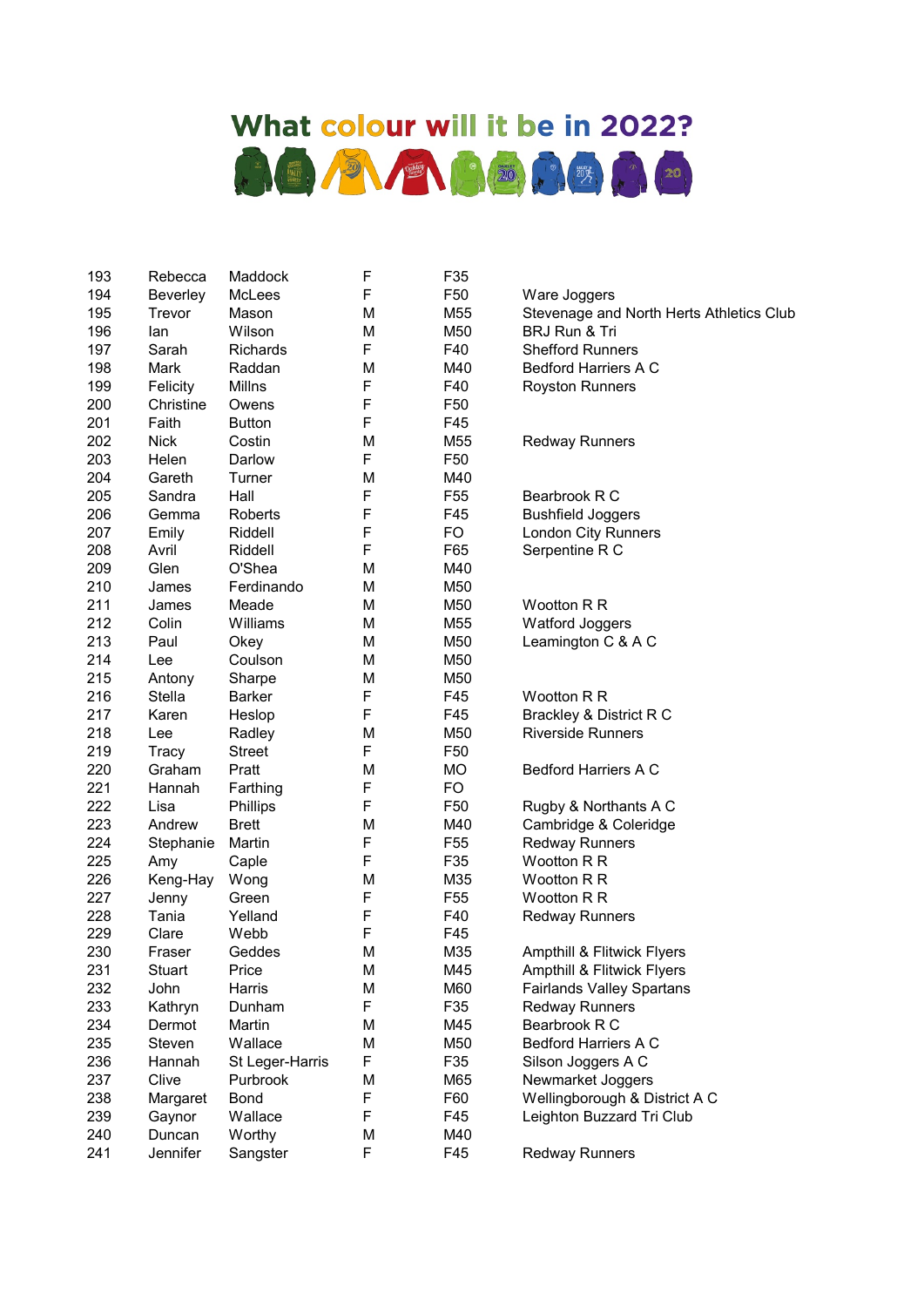# What colour will it be in 2022? 第1章 第一章 题目, 2

| 242 | Rebecca        | Fleckney         | F | F40 | Ampthill & Flitwick Flyers  |
|-----|----------------|------------------|---|-----|-----------------------------|
| 243 | Gail           | Lock             | F | F45 |                             |
| 244 | Alex           | Stobbs           | F | F40 | M K Lakeside Runners        |
| 245 | Marcela        | <b>Bell</b>      | F | F45 |                             |
| 246 | Mark           | Nicholls         | M | M55 | Northampton R R             |
| 247 | Jasmine        | Johal            | F | F35 | Wootton R R                 |
| 248 | Dale           | <b>Ellis</b>     | M | M50 | <b>Cherwell Runners</b>     |
| 249 | Matt           | Mason            | M | МO  |                             |
| 250 | Kerry          | Guthrie          | F | F45 | <b>Wootton R R</b>          |
| 251 | Chris          | Poultney         | M | M45 | <b>Longstanton Limpers</b>  |
| 252 | <b>Matthew</b> | Doyle            | M | M45 | <b>London Frontrunners</b>  |
| 253 | Richard        | Litwinczuk       | M | M65 |                             |
| 254 | Julie          | Martin           | F | F50 | <b>Redway Runners</b>       |
| 255 | Andrew         | Johnson          | M | M45 |                             |
| 256 | Andrew         | Croucher         | M | МO  |                             |
| 257 | Jason          | Mottram          | M | M50 | March A C                   |
| 258 | Graham         | Moore            | M | M60 |                             |
| 259 | Neil           | <b>Bassill</b>   | M | M40 |                             |
| 260 | Erica          | Van Bree         | F | F50 | Wootton R R                 |
| 261 | Alexandra      | Blinkhorne-Mason | F | F40 |                             |
| 262 | Sheryl         | Carty            | F | F45 |                             |
| 263 | Anthony        | Ison             | M | MO  | <b>Stilton Striders</b>     |
| 264 | Andy           | Matson           | M | M55 |                             |
| 265 | Deborah        | Rostant          | F | F55 |                             |
| 266 | Maria          | Petts            | F | F40 | <b>Stopsley Striders</b>    |
| 267 | Antony         | Clarke           | M | M45 |                             |
| 268 | Paula          | Frost            | F | F40 | Biggleswade A C             |
| 269 | Lex            | Ellington        | M | M50 | Harlow R C                  |
| 270 | Gordon         | Sharp            | M | M55 | <b>Sneyd Striders</b>       |
| 271 | Tony           | Sharp            | M | M60 | <b>Stamford Striders</b>    |
| 272 | Kate           | Neale            | F | F60 | <b>Stopsley Striders</b>    |
| 273 | Charlotte      | Yarker           | F | F40 | Northampton R R             |
| 274 | Terri          | Jones            | F | F60 | <b>Redway Runners</b>       |
| 275 | Robert         | Barnes           | M | M35 | <b>Stopsley Striders</b>    |
| 276 | Ade            | Mills            | M | M55 | Fenland R C                 |
| 277 | Julian         | Huckle           | M | M60 | Werrington Joggers          |
| 278 | Dave           | Kittle           | M | M55 |                             |
| 279 | lan            | Smith            | M | M60 |                             |
| 280 | Linsey         | Ryall            | F | F40 | Marshall Milton Keynes A C  |
| 281 | Dan            | Jamieson         | M | M40 |                             |
| 282 | Andrew         | Wool             | M | M45 | March A C                   |
| 283 | Claire         | Gibbons          | F | FO. |                             |
| 284 | Kimberley      | Chapman          | F | FO  |                             |
| 285 | Anna           | <b>Bruce</b>     | F | F40 |                             |
| 286 | Kristy         | Halliday         | F | F35 |                             |
| 287 | Noel           | Jones            | M | M55 | <b>Bedford Harriers A C</b> |
| 288 | David          | Bell             | M | M40 |                             |
| 289 | Steve          | Childerley       | M | M45 | <b>Riverside Runners</b>    |
| 290 | Lara           | Middleton        | F | F35 | Ampthill & Flitwick Flyers  |